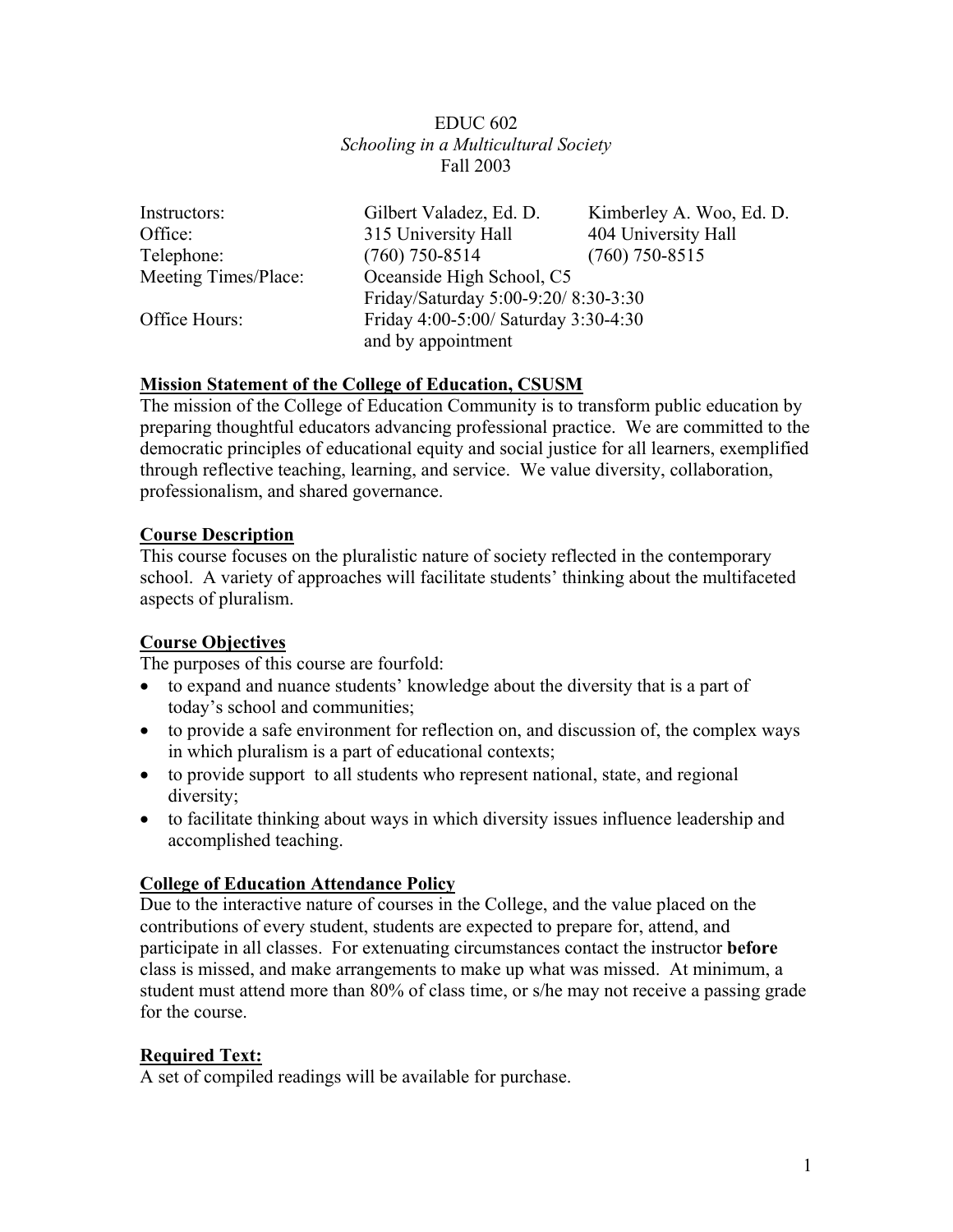### **Accommodation for Disabilities**

Students requiring reasonable accommodations need to contact Disabled Student Services in order to make the necessary arrangements. This organization is located in Craven Hall, room 5025a, and can be reached by telephone at (760) 750-4905 or (760) 750-4909 (TDD users).

### **Plagiarism**

All work submitted for this course should reflect student's original efforts and thinking. When relying on supporting documents authored by others, cite them clearly and complete. Failure to do so may result in failure of the course.

#### **Grading Policy**

All students will come prepared to class; readings and homework assignments are listed on the dates on which they are due. Final grades for the course will be calculated according to the following total scores:

| 94-100%=A       | $77-79\% = C +$ | $60-63\% = D$    |
|-----------------|-----------------|------------------|
| $90-93\% = A$   | $74 - 76\% = C$ | Below $60\% = F$ |
| $87-89\% = B +$ | $70-73\% = C$   |                  |
| $84 - 86\% = B$ | $67-69\% = D+$  |                  |
| $80 - 83\% = B$ | $64-66\% = D$   |                  |

All required work is expected to be on time. One grade level will be deducted for each class meeting for which it is late (e.g., an "A" assignment that is submitted one class session late will be marked down to an A-). Unless prior instructor approval is secured, assignments will not be accepted three class sessions after which they are due. Life and death situations will be handled on a case-by-case basis, as determined by the instructor.

It is expected that students will proofread and edit their assignments prior to submission. Students will ensure that the text is error-free (grammar, spelling), and ideas are logically and concisely presented. Refer to American Psychological Association (APA) manual,  $5<sup>th</sup>$  edition, for guidance. Neglecting to do the above will impact the instructor's ability to read and understand the text; the assignment's grade will be negatively affected as a result of this oversight.

Grading will also include a component of "professional demeanor." Students will conduct themselves in ways that are generally expected of those who are entering the education profession. This includes but is not limited to:

- On-time arrival to all class sessions;
- Advance preparation of readings and timely submission of assignments;
- Respectful participation in all settings (e.g., whole group, small group, in/outside of class);
- Carefully considered, culturally aware approaches to solution-finding.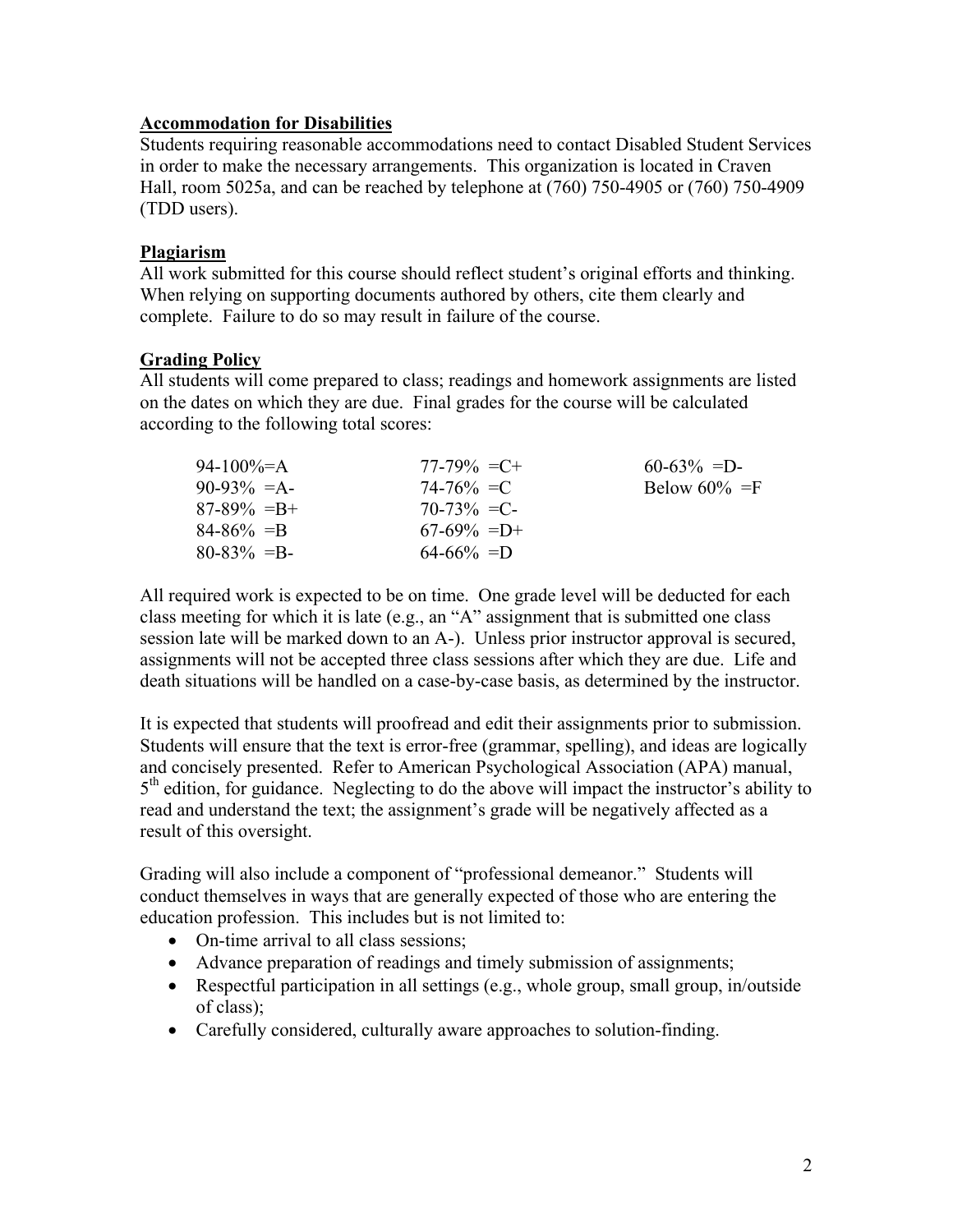### **September 19--Introduction (5:00-9:20)**

- Introduce ourselves and get to know our colleagues
	- 1. Unique activity
- **In-class quick write (multiculturalism/pluralism prompt)**
- Defining multiculturalism/pluralism
	- 1. Brief history of multiculturalism and its relationship to pluralism
	- 2. Some definitions of "pluralism"
	- 3. Co-construct (as a class) a working definition of pluralism
- Distribute course readers
- Review syllabus
- Sign up for bringing snacks and lunches

# **Homework**

- 1. Bring money for course reader.
- 2. Bring a copy of a popular magazine. (Make sure you have read it already and are willing to dissect it, as we will use parts of it in a project tomorrow.)
- 3. Scissors, markers, and either glue or tape.
- 4. Takaki, R. (1993). A different mirror. *A different mirror: A history of multicultural America.* pp. 1-17.
- 5. Banks, J, (1996). Chapter 2. The African American roots of multicultural education. *Multicultural education: Transformative knowledge and action.* pp. 30-45.

# **September 20--Race/ethnicity (8:30-3:30)**

- Jigsaw activity-legal cases that address(ed) race/ethnicity and education
	- 1. Lau vs. Nichols
	- 2. Plessy vs. Fergusson
	- 3. Brown vs. Board of Education
	- 4. Alan Bakke vs. UC Berkeley
- Guest speaker(s): San Diego Asian American Film Festival
- Pluralism collages
	- 1. In small groups, create a collage that depicts multiple racial/ethnic groups.
	- 2. In both large and small groups, hypothesize some of the unspoken qualities associated with each of the racial/ethnic groups in collages.
- Social construction of racial/ethnic categories
	- 1. Various rationales for creating racial/ethnic categories.
	- 2. Applications and implications of racial/ethnic designations.
	- 3. The power of statistics and changing demographics
- Video, *The Color of Fear*
- **Homework** 
	- **1.** Howard, G. (1999). Ways of being White: A practitioner's approach to multicultural growth. *We can't teach them what we don't know: White teachers, multiracial schools.* pp. 97-112.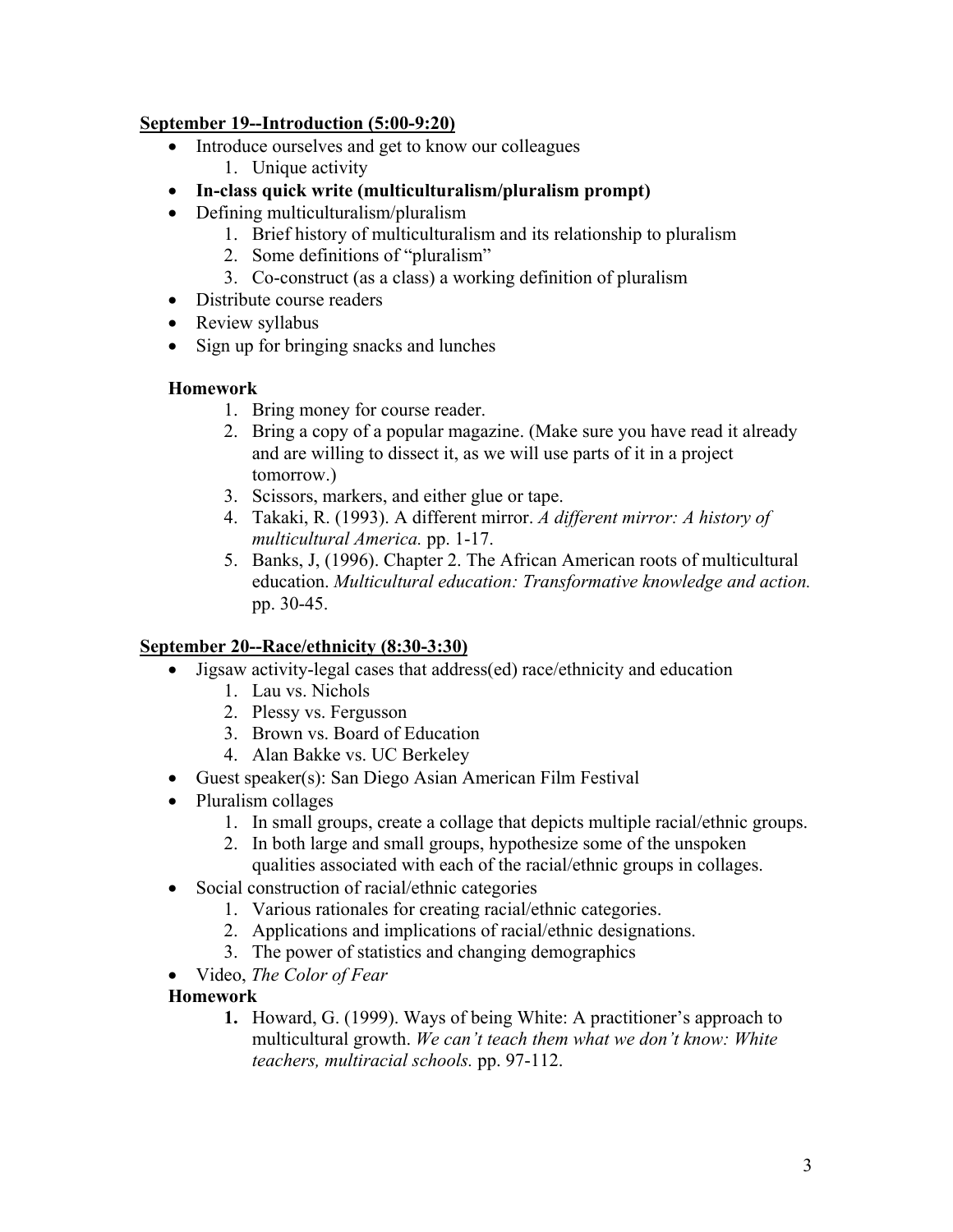# **September 26--Gender (5:00-9:20)**

- Brief history of feminism, gender awareness
- Baby X story (read and discuss in class) Gould, L. (1974). X: A fabulous child's story. pp. 285-290.
- Distribute Nice things to do for a man (*Cosmo*, February 1996), and How to get him to notice you without humiliating yourself (*Seventeen*, 1995).
- Draft questions for September 27 panel

# **Homework**

- 1. Wolf, N. (1991). Preface and chapter 1. *The beauty myth.* pp. 1-19.
- 2. Sommers, C.H. (May 2000). The war against boys. *Atlantic monthly.*  pp. 59- 74.
- 3. Louie, E. (February 28, 1999). A cheongsam lesson at 16. *New York Times.* p.7.

# **September 27— Sexuality (8:30-3:30)**

- Activity: The heterosexual questionnaire
- In-class written reflection: How does my conceptualization/understandings of sexuality influence the way(s) in which I interact with others?
- Video, "It's elementary"
	- 1. Large group discussion in response to video
	- 2. Curricular applications
- Panel of guest speakers

# **Homework**

- **1. Write a 3-5 pages response to the panel. Focus on two to three main points and how the information/insight gleaned from these points can be applied to your classrooms, schools, or the Oceanside school district. Submit either hard copy or electronic copy by October 3.**
- **2. Submit a working draft of your final paper: Introduction, rationale, and a preliminary list of resource 5-10 items).**
- 3. Davis, L. (March 24, 2000). Gaining a daughter: A father's transgendered tale. *The chronicle of higher education.* pp. B4, B6.
- 4. Besner, H. & Spungin, C. (1995). Debunking myths about homosexuality. *Gay and lesbian students: Understanding their needs.* pp. 11-25.
- 5. "Just the Facts". http://fly.hiwaay.net/~garson/JustTheFacts.html.

# **October 3-Hard copy or electronic response to guest panel due to Dr. Valadez.**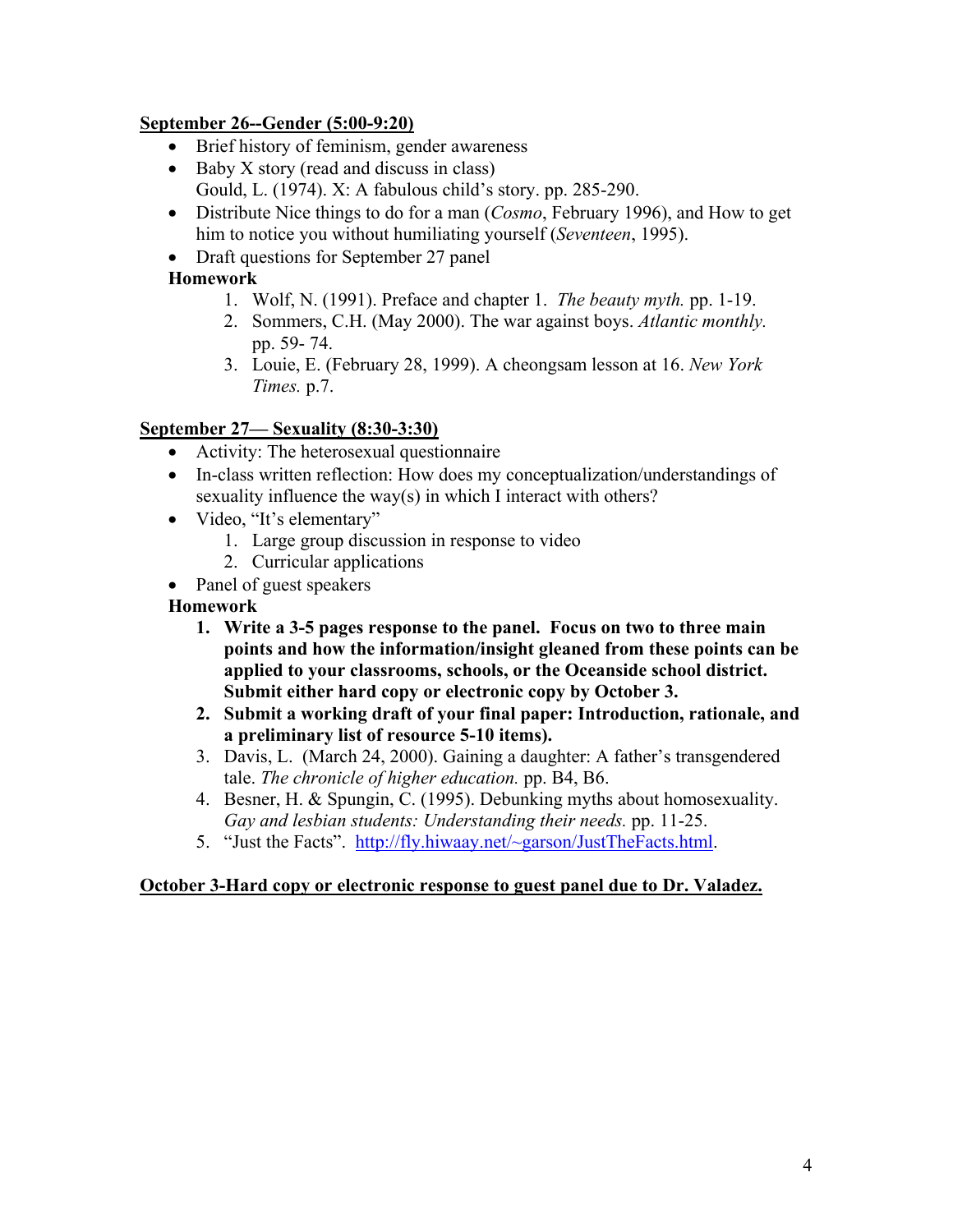# **October 10—Social class (5:00-9:20)**

- Money = privilege activity
	- 1. Execute
	- 2. Individual written response
	- 3. Pair share
	- 4. One phrase on white board
	- 5. Whole group discussion
- Whole group analyze one song and lyrics
- Small group analyze song lyrics, and discuss implications for educational context.
- Discuss layers of multicultural experience. How does a combination of perspectives within one's experience further complicate the classroom, school, district milieu? (contd.)

#### **Homework**

- **1. Working draft of final assignment due: Introduction, rational, review of selected literature and resources.**
- 2. Bring a class set of lyrics that addresses social class issues (optional: bring a cassette copy of the song to share in class).
- 3. Finders, M.J. (1997). Chapter 4. Literacy and tough cookies. *Just girls.* pp. 83-115.
- 4. Sleeter, C.E. (1996). Chapter 8. Race, class, and gender and abandoned dreams. *Multicultural education as social activism.*

### **October 11—Religion (8:30-3:30)**

- Field experience—as a class, visit and experience an "unfamiliar" religious setting (e.g., mosque, Hindu or Jewish temple, LDS)
- Debrief as a group
	- 1. Share one main point from free write with the group.
	- 2. Can religious diversity impact the public school classroom? Curriculum?
	- 3. What, if at all, are educators' responsibilities to acknowledge this philosophical perspective in their students' lives? In the community?
	- 4. Imagine you are in school leadership roles. Brainstorm and create a list of recommendations or strategies that teachers, staff, and community members may use when issues of religious diversity arise.

### **Homework**

- **1. Prior to arriving in class, complete a one-two page free write/sketch that articulates your feelings and/or thoughts about religion.**
- *2.* Fadiman, A. (1997) *The Spirit catches you and you fall down: A Hmong child, her American doctors, and the collision of two cultures (excerpts).*
- *3.* Nieto, S. (2000). Case study: Avi Abramson. *Affirming diversity: The Sociopolitical context of multicultural education.* pp. 110-121.

#### **October 17—Hard copies of final assignments due in Dr. Valadez's or Woo's office by 5pm.**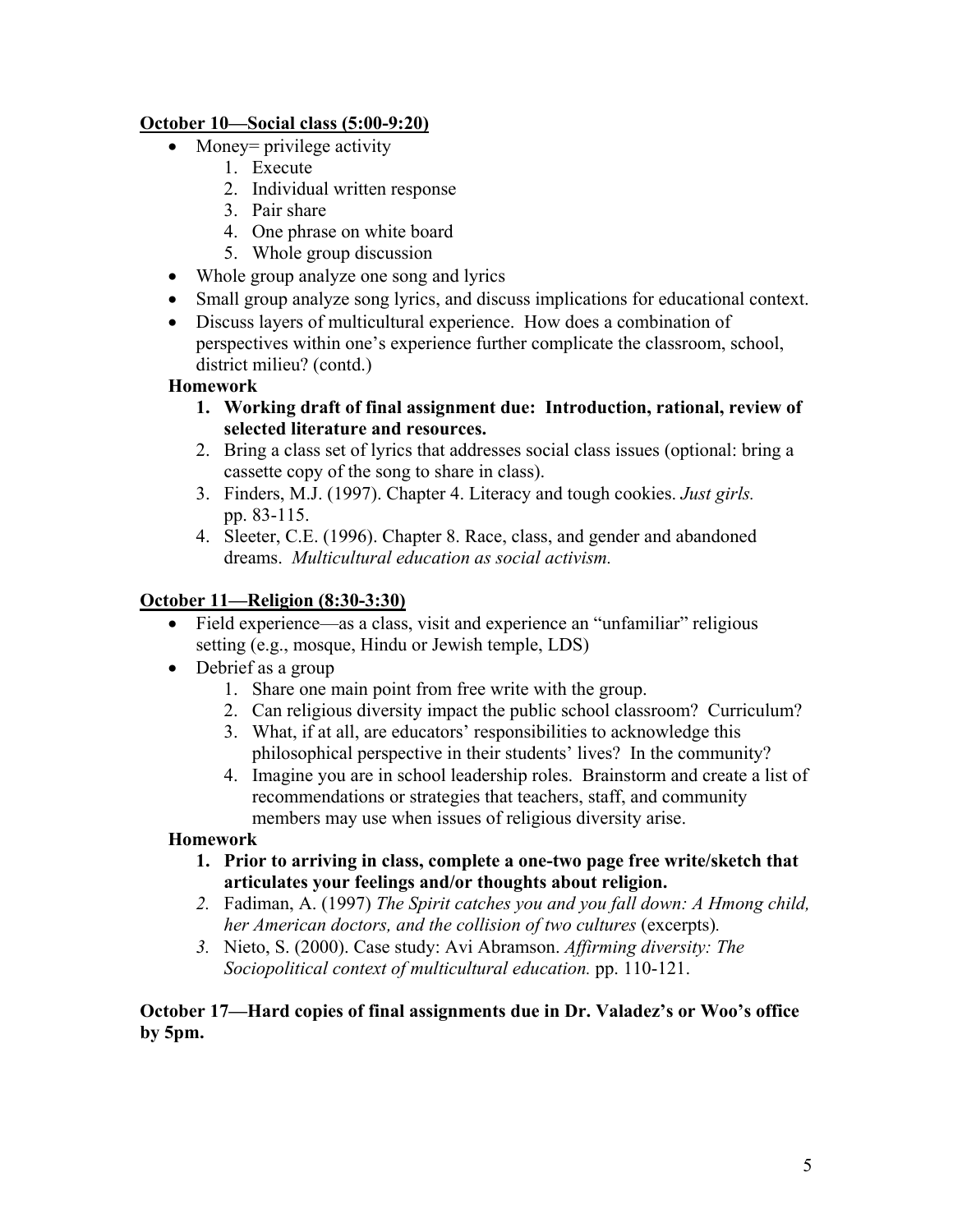### **October 24—Size/weight (5:00-9:20)**

- Recreate a life-size Barbie activity using proportionality.
- Debrief.
- In what ways do unrealistic physical expectations influence students' perspectives?
- How can teachers and educational leaders help to debunk some of the unrealistic myths that inundate children's lives?
- In-class presentation of students' final papers

### **Homework**

- 1. Get into groups of threes and bring one Barbie for the group.
- 2. Bring either a cloth measuring tape or a piece of string a ruler.
- *3.* Bordo, S. (1990). "Reading the slender body." *Body/politics: Women and the discourses of science.* pp. 217-231.
- 3. Cowley, J. (June 3, 1996). The biology of beauty. *Newsweek.* pp. 61-66.

#### **October 25—White Identity (8:30-3:30)**

- Video: Jessco the outlaw dancer and discussion
- Group reading of McInstosh article: What is White Identity and White Privelge?
- Tatum reading. Activity: Where do you fit on the scale of white identity? Or
- How can I best assist my white allies?
- Closure: Where are we now? Group process and metaphors.
- CSUSM Course evaluations

#### **Homework**

- 1. McIntosh, P. (1988). "White privilege: Unpacking the invisible knapsack." Wellesley, MA: Wellesley College Center for Research on Women.
- 2. Tatum, B.D. (1994, Summer). "Teaching White students about racism: The search for White allies and the restoration of hope." *Teachers College Record*. 95. pp. 462-476. New York: Teachers College, Columbia University Press.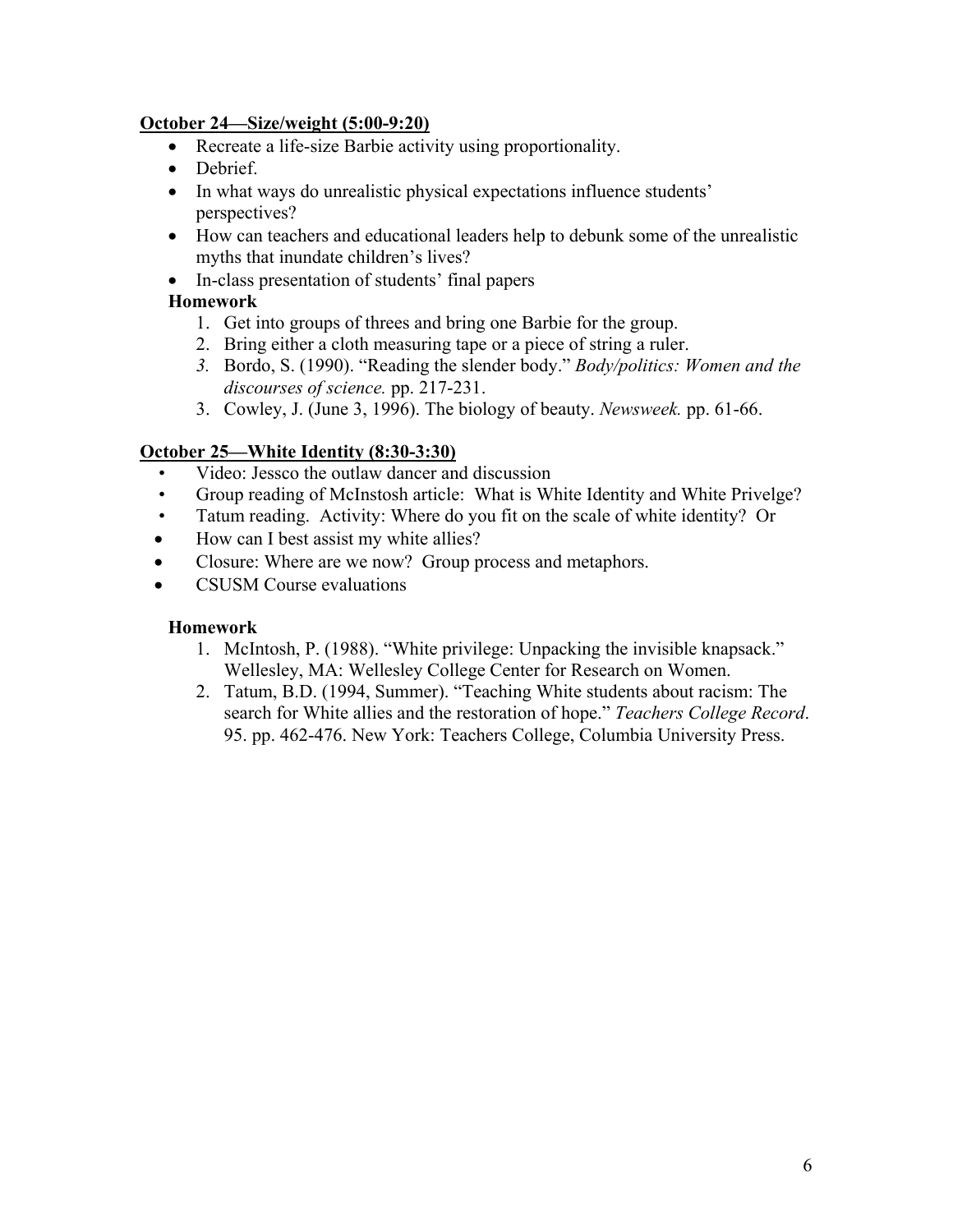(student name) (telephone/cell)

EDUC 602 Grade Tracking Sheet (Fall 2003, OUSD)

| <b>Date</b> | <b>Participation/</b><br>attendance (16%)                                                                                                        | <b>Comments</b>                                                 |
|-------------|--------------------------------------------------------------------------------------------------------------------------------------------------|-----------------------------------------------------------------|
| 9/19        | <u> a shekara ta 199</u>                                                                                                                         |                                                                 |
| 9/20        |                                                                                                                                                  |                                                                 |
| 9/26        |                                                                                                                                                  |                                                                 |
| 9/27        | <u> 1990 - Jan Jawa</u>                                                                                                                          |                                                                 |
| 10/10       | $\mathcal{L} = \mathcal{L}$                                                                                                                      |                                                                 |
| 10/11       |                                                                                                                                                  |                                                                 |
| 10/24       |                                                                                                                                                  |                                                                 |
| 10/25       | $\label{eq:2} \begin{split} \mathcal{L}_{\text{max}}(\mathcal{L}_{\text{max}}) = \mathcal{L}_{\text{max}}(\mathcal{L}_{\text{max}}) \end{split}$ |                                                                 |
|             |                                                                                                                                                  |                                                                 |
| <b>Date</b> | Points $(75%)$                                                                                                                                   | <b>Assignments</b>                                              |
| 9/14        |                                                                                                                                                  | Reflection on pluralism and pluralism-related artifacts $(5\%)$ |
| 9/27        |                                                                                                                                                  | Working draft of final assignment (10%)                         |

10/3 \_\_\_\_\_ Response to panel (15%)

10/10 \_\_\_\_\_ Small group response to social class activity (5%)

10/11 Preconceptions of religion (10%)

10/17 **\_\_\_\_** Final written version of assignment (20%)

10/25 \_\_\_\_\_ In-class presentation (10%)

**Professional demeanor (9%)** 

**Total (100%)**